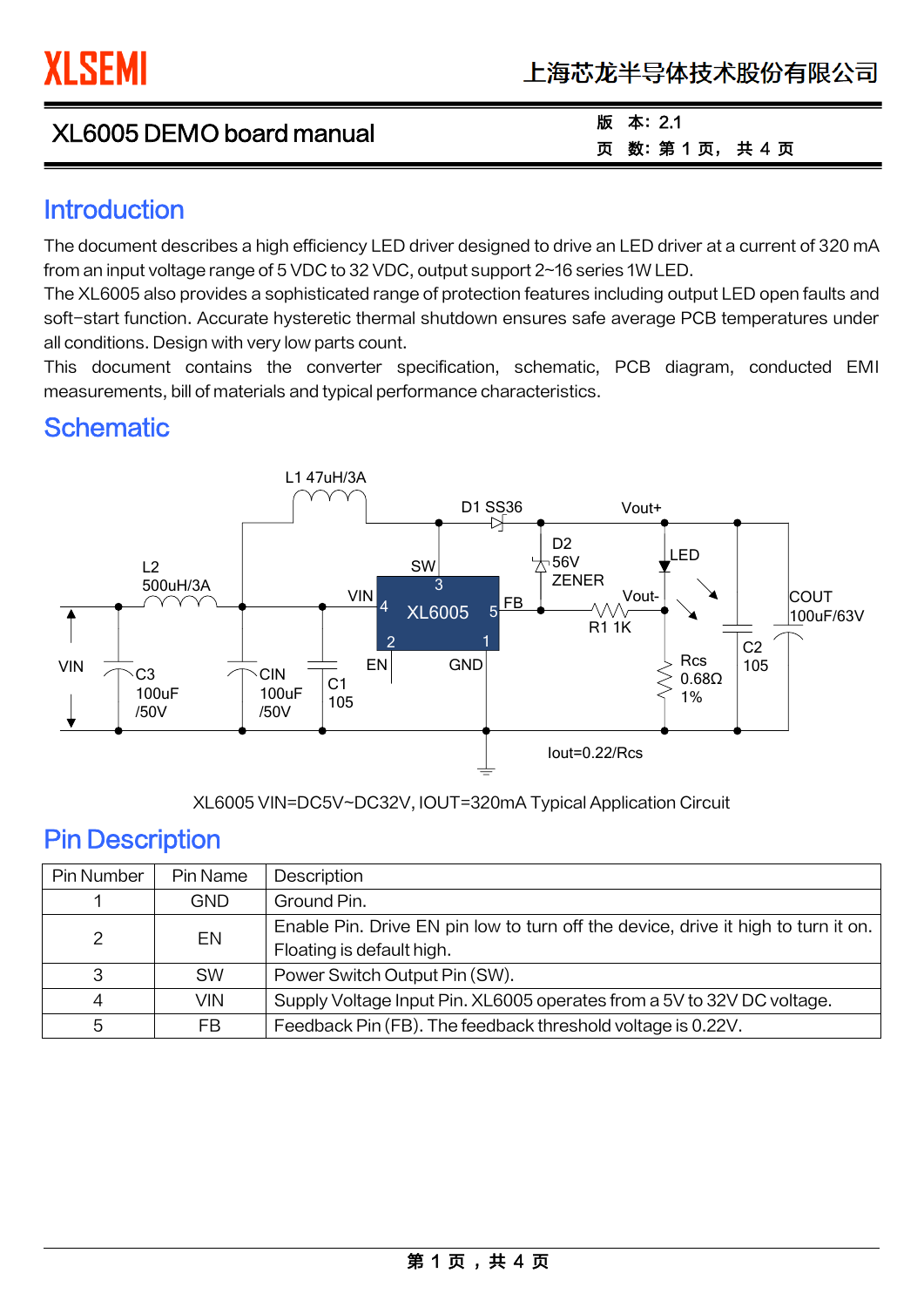| XL6005 DEMO board manual |  |
|--------------------------|--|
|--------------------------|--|

#### 版 本:2.1 页 数:第 2 页, 共 4 页

## Bill of Materials

| Item           | Qty | <b>Ref Des</b>                  | <b>Description</b>                         | Mfg Part Number  | Mfg           |
|----------------|-----|---------------------------------|--------------------------------------------|------------------|---------------|
|                | 2   | C <sub>1</sub> , C <sub>2</sub> | 1uF,50V, Ceramic, X7R, 0805                | C2012X7R1H105K   | <b>TDK</b>    |
| 2              |     | C <sub>3</sub>                  | 100uF,50V, Electrolytic, (8x11.5)          | YXJ-50V-100uF    | Rubycon       |
| 3              |     | Cin                             | 100uF,50V, Electrolytic, (8x11.5)          | YXJ-50V-100uF    | Rubycon       |
| $\overline{4}$ |     | Cout                            | 100uF,63V, Electrolytic, (8x11.5)          | YXJ-63V-100uF    | Rubycon       |
| 5              |     | D1                              | 60V, 3A, Schottky Barrier Rectifier, SMC   | <b>SS36</b>      | Fairchild     |
| 6              |     | D <sub>2</sub>                  | 56V,0.5W,Zener,MINI MELF                   | <b>ZMM55C56</b>  | <b>ICM</b>    |
| 7              |     | L1                              | 47uH, 3A, Toroidal, 10*4                   |                  |               |
| 8              | 1   | L2                              | 500uH, 3A, Toroidal, 10*4                  |                  |               |
| 9              | 1   | R <sub>1</sub>                  | $1K\Omega$ , 1%, 1/10W, Thick Film, 0805   | RL0805xR-071001L | Yageo         |
| 10             | 1   | <b>RCS</b>                      | $0.68\Omega$ , 1%, 1/4 W, Thick Film, 1206 | RL1206xR-07R680L | Yageo         |
| 11             |     | U1                              | XIsemi, XL6005, TO252-5L                   | <b>XL6005</b>    | <b>XLSEMI</b> |

## Performance Data

֦



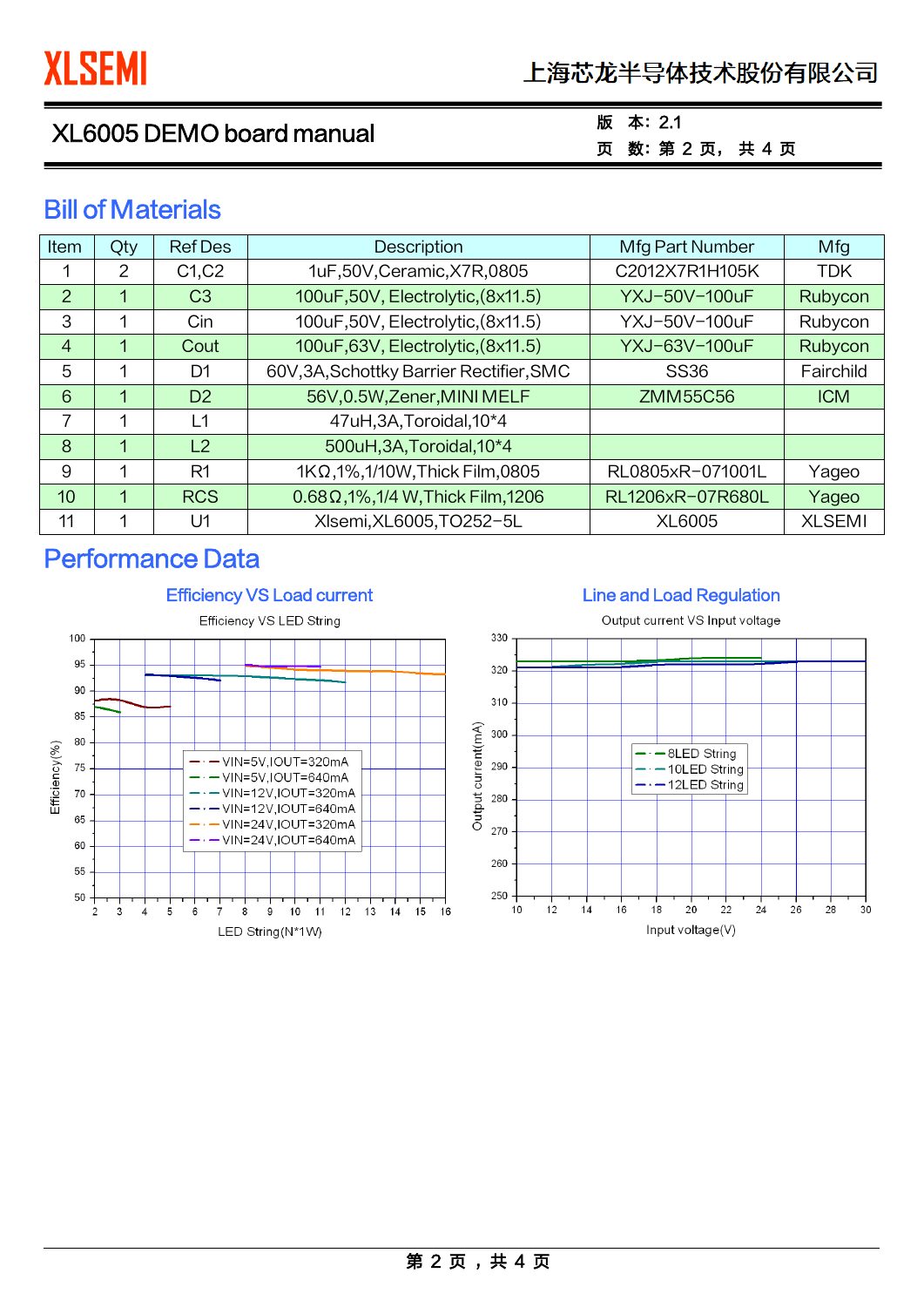

֦

# XL6005 DEMO board manual

#### 版 本:2.1 页 数:第 3 页, 共 4 页





Conducted EMI, Vin=12VDC,Vout=33V, Iout=320mA, EN55015 Limits.



Conducted EMI, Vin=24VDC,Vout=33V, Iout=640mA, EN55015 Limits.

# Populated Circuit Board Photograph